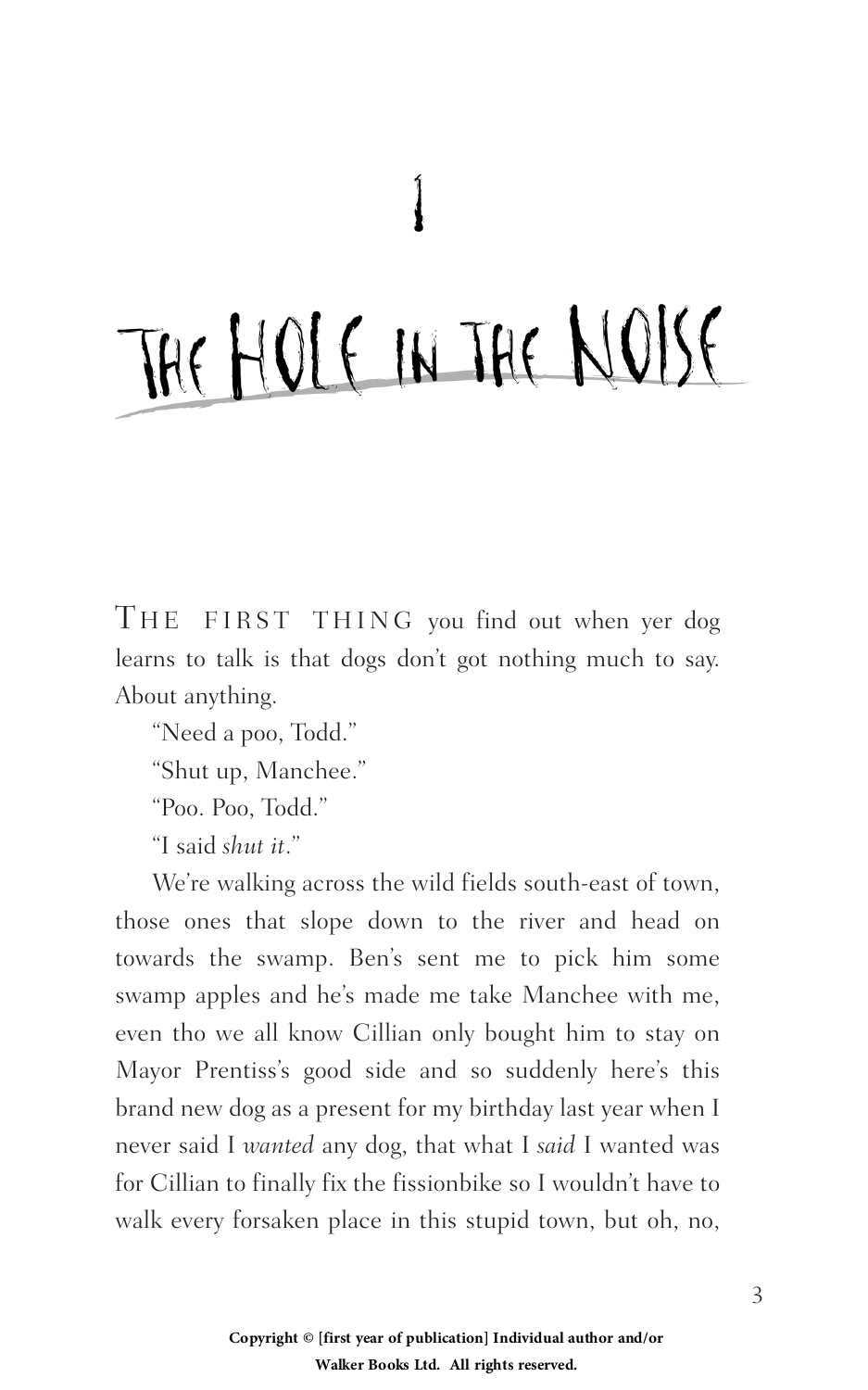happy birthday, Todd, here's a brand new puppy, Todd, and even tho you don't want him, even tho you never asked for him, guess who has to feed him and train him and wash him and take him for walks and listen to him jabber now he's got old enough for the talking germ to set his mouth moving? Guess who?

"Poo," Manchee barks quietly to himself. "Poo, poo, poo."

"Just *have* yer stupid poo and quit yapping about it."

I take a switch of grass from beside the trail and I swat after him with it. I don't reach him, I don't *mean* to reach him, but he just laughs his little barking laugh and carries on down the trail. I follow after him, switching the switch against the grass on either side, squinting from the sun, trying not to think about nothing at all.

We don't need apples from the swamp, truth to tell. Ben can buy them at Mr Phelps's store if he really wants them. Also true: going to the swamp to pick a few apples is not a job for a man cuz men are never allowed to be so idle. Now, I won't *officially* become a man for thirty more days. I've lived twelve years of thirteen long months each and another twelve months besides, all of which living means I'm still one month away from the big birthday. The plans are being planned, the preparayshuns prepared, it will be a party, I guess, tho I'm starting to get some strange pictures about it, all dark and too bright at the same time, but nevertheless I will become a man and picking apples in the swamp is not a job for a man or even an almost-man.

But Ben knows he can ask me to go and he knows I'll say yes to going because the swamp is the only place anywhere near Prentisstown where you can have half a break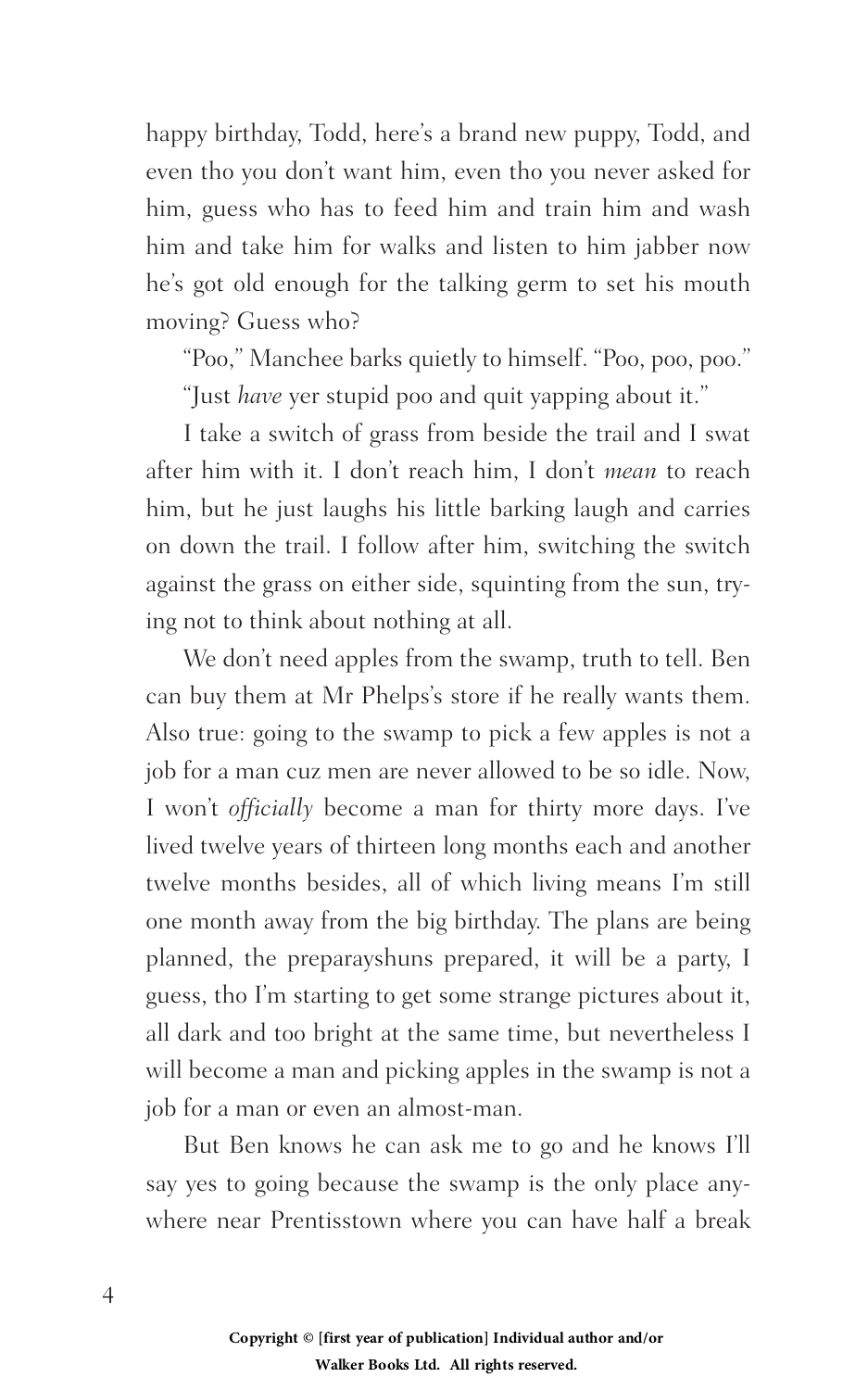from all the Noise that men spill outta theirselves, all their clamour and clatter that never lets up, even when they sleep, men and the thoughts they don't know they think even when everyone can hear. Men and their Noise. I don't know how they do it, how they stand each other.

Men are Noisy creachers.

"Squirrel!" Manchee shouts and off he goes, jumping off the trail, no matter how loud I yell after him, and off I have to go, too, across the (I look round to make sure I'm alone) *goddam* fields cuz Cillian'll have a fit if Manchee falls down some *goddam* snake hole and of course it'll be my own *goddam* fault even tho I never wanted the *goddam* dog in the *goddam* first place.

"Manchee! Get back here!"

"*Squirrel!*"

I have to kick my way thru the grass, getting grublets stuck to my shoes. One smashes as I kick it off, leaving a green smear across my trainers, which I know from experience ain't coming out. "*Manchee!*" I rage.

"Squirrel! Squirrel! Squirrel!"

He's barking round the tree and the squirrel's skittering back and forth on the tree trunk, taunting him.  $Come$ on, Whirler dog, says its Noise. Come on, come get, come on, come get. Whirler Whirler Whirler.

"Squirrel, Todd! Squirrel!"

Goddam, animals are stupid.

I grab Manchee by the collar and hit him hard across his back leg. "Ow, Todd? Ow?" I hit him again. And again. "Ow? Todd?"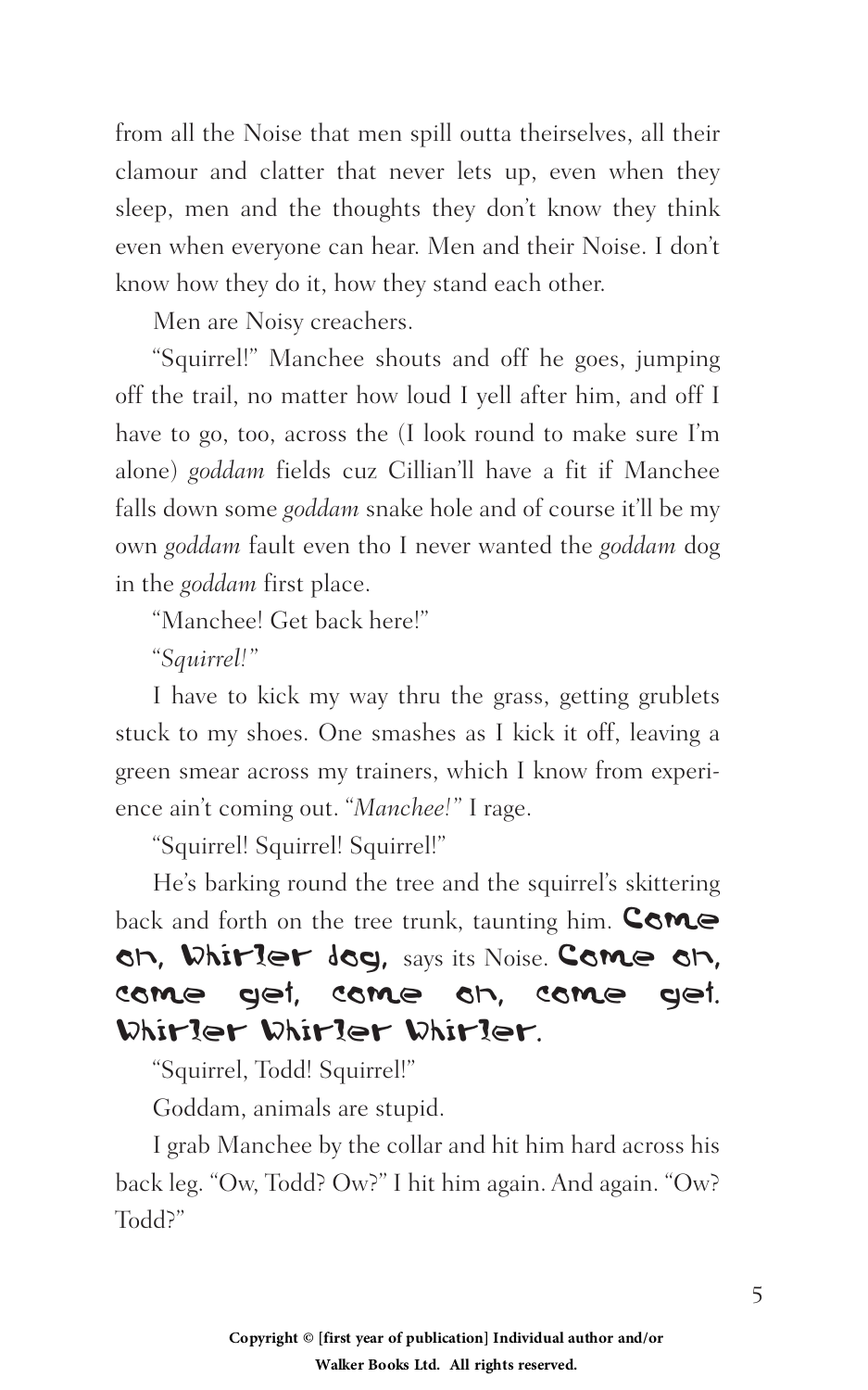"Come *on*," I say, my own Noise raging so loud I can barely hear myself think, which is something I'm about to regret, you watch.

Whirler boy, Whirler boy, thinks the squirrel at me. Come get, Whirler boy*.*

"You can eff off, too," I say, except I don't say "eff", I say what "eff" stands for.

And I really, really shoulda looked round again.

Cuz here's Aaron, right here, rising outta the grass from nowhere, rising up and smacking me cross the face, scratching my lip with his big ring, then bringing his hand back the other way, closed as a fist, catching my cheekbone but at least missing my nose because I'm falling into the grass, trying to fall away from his punch, and I let go of Manchee's collar and off he runs back to the squirrel, barking his head off, the traitor, and I hit the grass with my knees and my hands, getting grublet stains all over everything.

And I stay there, on the ground, breathing.

Aaron stands over me, his Noise coming at me in fragments of scripture and of his next sermon and Language, young Todd and the finding of a sacrifice and the saint chooses his path and God hears and the wash of pictures that's in everyone's Noise, of things familiar and glancing flashes of–

What? What the forsaken–?

But up flies a loud bit of his sermon to block it out and I look up into his eyes and suddenly I don't wanna know. I can already taste the blood where his ring cut my lip and I don't wanna know. He *never* comes out here, men *never do*, they have their reasons, men do, and it's just me and my dog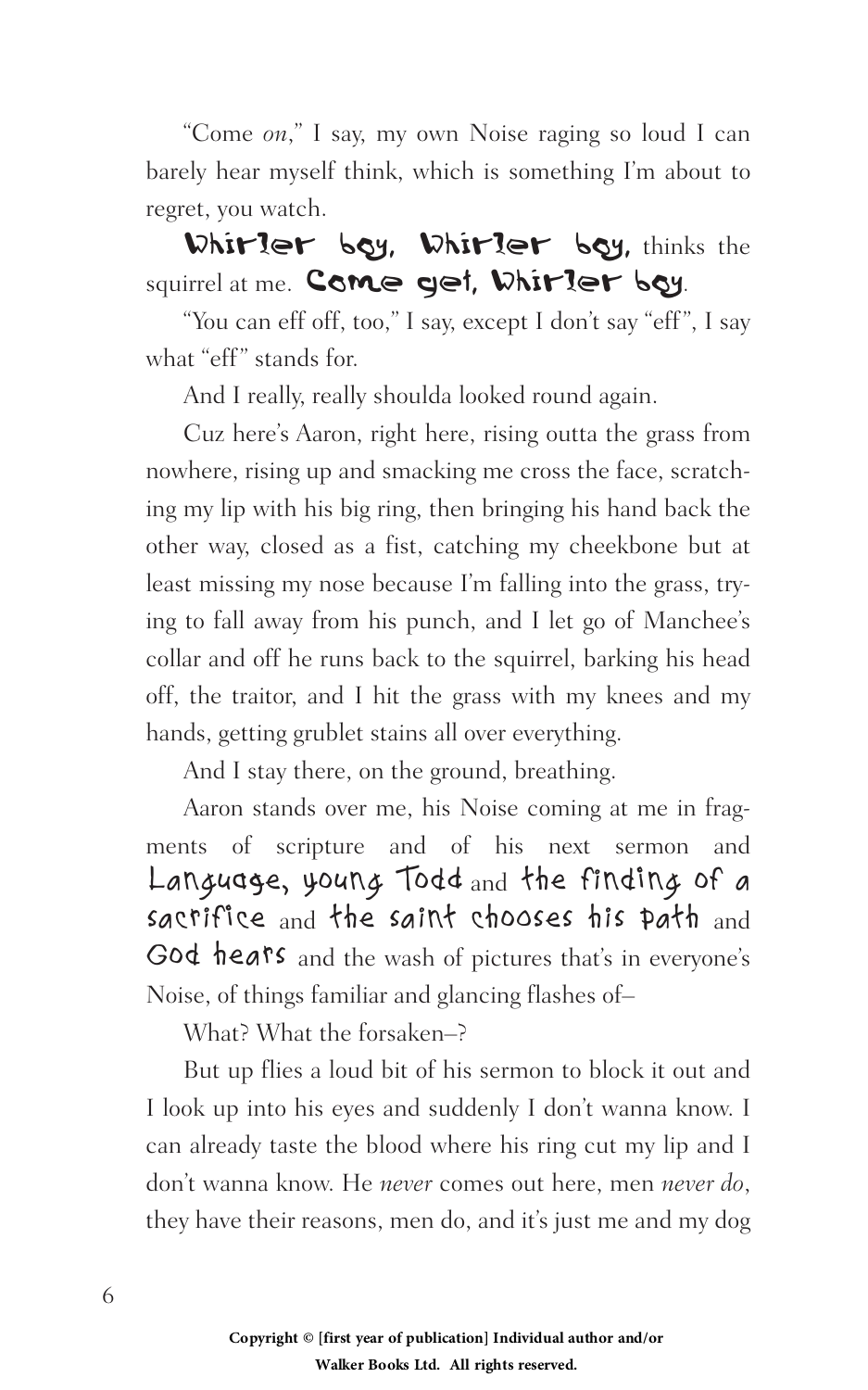only ever but here he is and I don't don't don't wanna know.

He smiles down at me, thru that beard of his, smiles down at me in the grass.

A smiling fist.

"Language, young Todd," he says, "binds us like prisoners on a chain. Haven't you learned anything from yer church, boy?" And then he says his most familiar preaching. "If one of us falls, we all fall."

*Yes, Aaron*, I think.

"With yer mouth, Todd."

"Yes, Aaron," I say.

"And the effs?" he says. "And the geedees? Because don't think I didn't hear them as well. Your Noise reveals you. Reveals us all."

*Not all,* I think, but at the same time I say, "Sorry, Aaron."

He leans down to me, his lips close to my face, and I can smell the breath that comes outta his mouth, smell the weight of it, like fingers grabbing for me. "God hears," he whispers. "God *hears*."

And he raises a hand again and I flinch and he laughs and then he's gone, like that, heading back towards the town, taking his Noise with him.

I'm shaking from the charge to my blood at being hit, shaking from being so fired up and so surprised and so angry and so much hating this town and the men in it that it takes me a while till I can get up and go get my dog again. *What was he effing doing out here anyway?* I think and I'm so hacked off, still so raging with anger and hate (and fear, yes, fear, shut up) that I don't even look round to see if Aaron heard my Noise. I don't look round. I don't look round.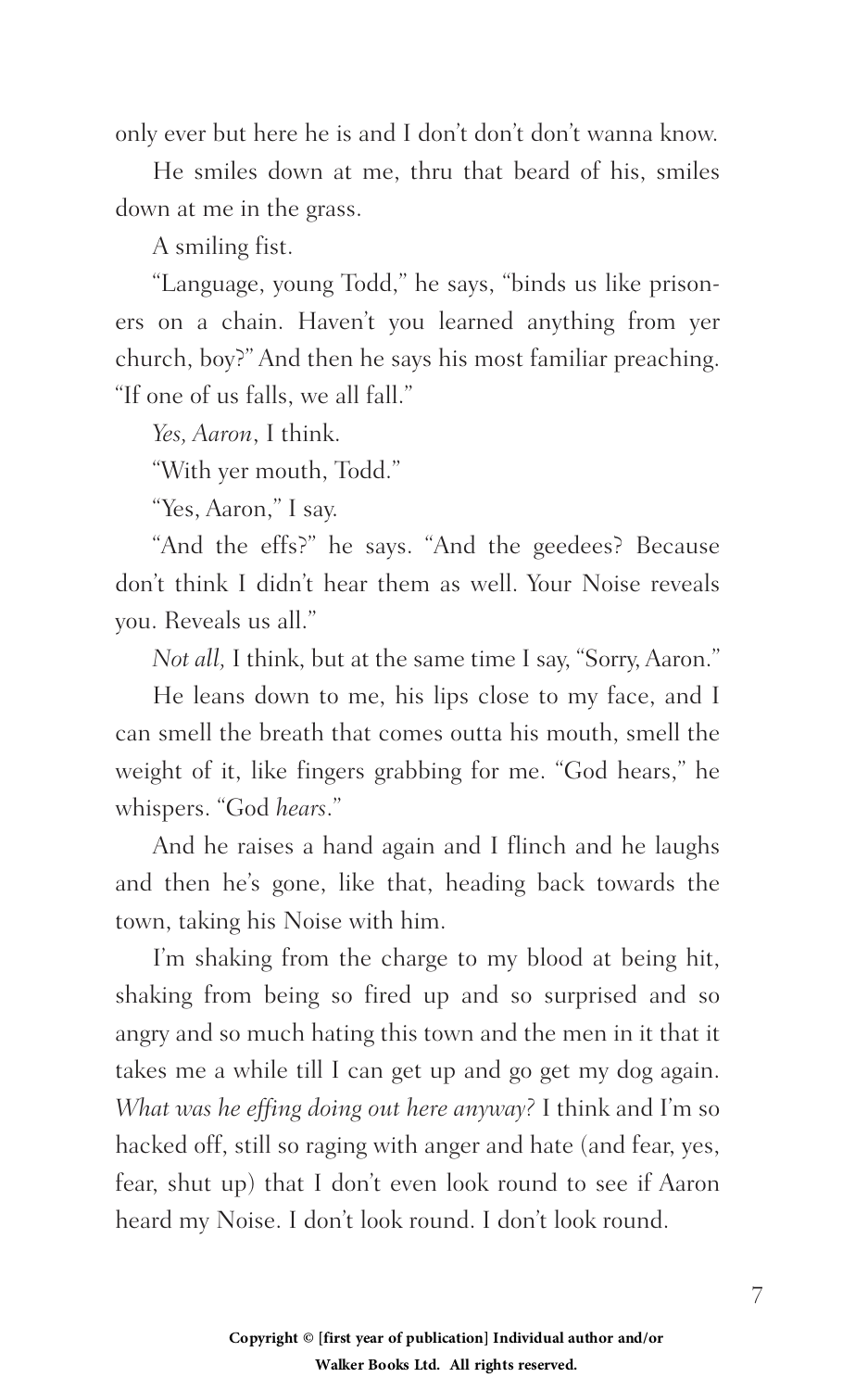And then I do look round and I go and get my dog. "Aaron, Todd? Aaron?"

"Don't say that name again, Manchee."

"Bleeding, Todd. Todd? Todd? Todd? Bleeding?"

"I know. Shut up."

"Whirler," he says, as if it don't mean nothing, his head as empty as the sky.

I smack his rump. "Don't say that neither."

"Ow? Todd?"

We keep on walking, staying clear of the river on our left. It runs down thru a series of gulches at the east of town, starting way up to the north past our farm and coming down the side of the town till it flattens out into a marshy part that eventually becomes the swamp. You have to avoid the river and especially that marshy part before the swamp trees start cuz that's where the crocs live, easily big enough to kill an almost-man and his dog. The sails on their backs look just like a row of rushes and if you get too close, *WHOOM!* – outta the water they come, flying at you with their claws grasping and their mouths snapping and you pretty much ain't got no chance at all then.

We get ourselves down past the marshy part and I try to take in the swamp quiet as it approaches. There's nothing to see down here no more, really, which is why men don't come. And the smell, too, I don't pretend it don't smell, but it don't smell nearly so bad as men make out. They're smelling their memories, they are, they're not smelling what's really here, they're smelling it like it was then. All the dead things. Spacks and men had different ideas for burial. Spacks just used the swamp, threw their dead right into the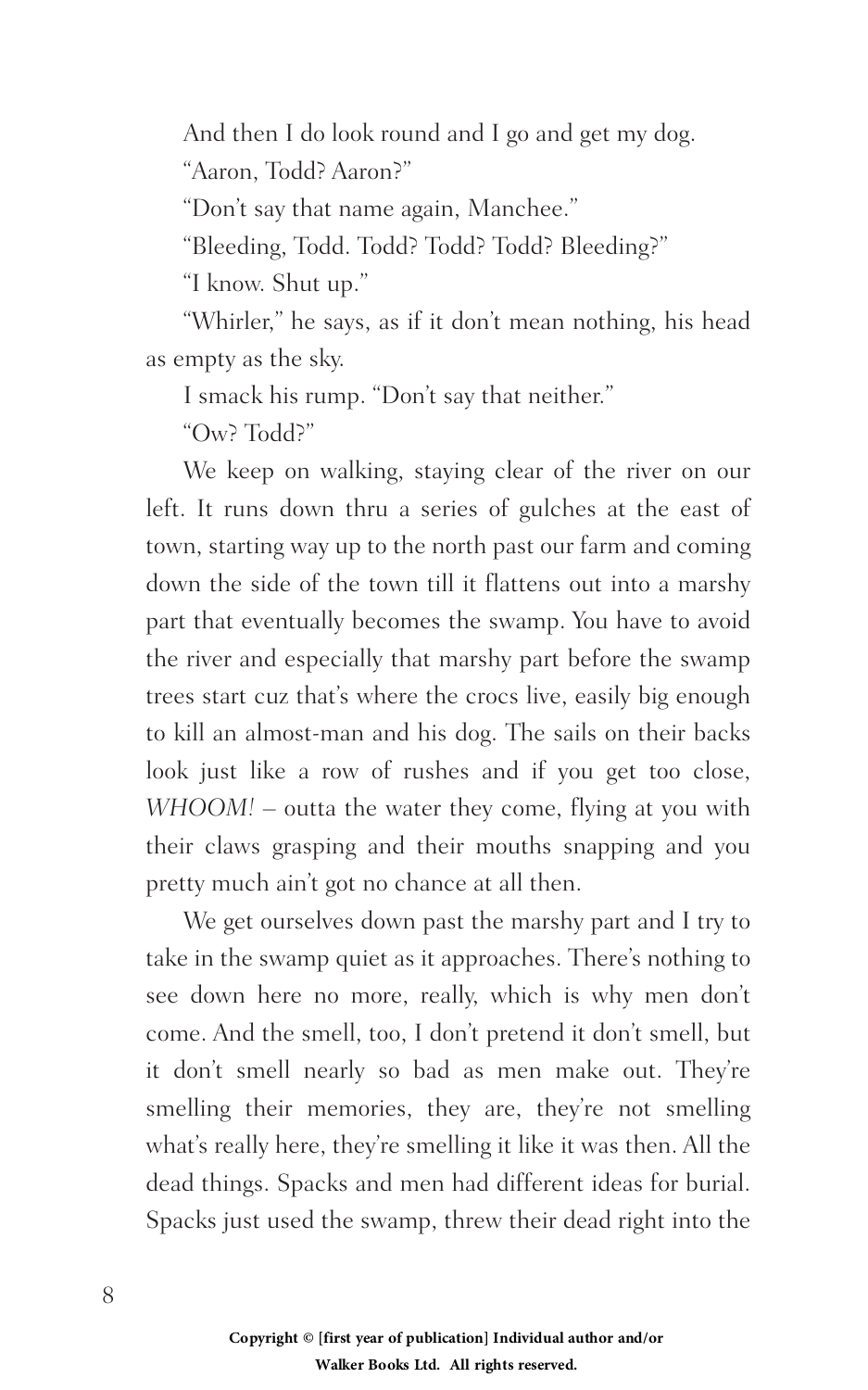water, let 'em sink, which was fine cuz they were suited for swamp burial, I guess. That's what Ben says. Water and muck and Spackle skin worked fine together, didn't poison nothing, just made the swamp richer, like men do to soil.

Then suddenly, of course, there were a whole lot more spacks to bury than normal, too many for even a swamp this big to swallow, and it's a ruddy big swamp, too. And then there were no live spacks at all, were there? Just spack bodies in heaps, piling up in the swamp and rotting and stinking and it took a long time for the swamp to become swamp again and not just a mess of flies and smells and who knows what extra germs they'd kept saved up for us.

I was born into all that, all that mess, the over-crowded swamp and the over-crowded sematary and the notcrowded-enough town, so I don't remember nothing, don't remember a world without Noise. My pa died of sickness before I was born and then my ma died, of course, no surprises there. Ben and Cillian took me in, raised me. Ben says my ma was the last of the women but everyone says that about everyone's ma. Ben may not be lying, *he* believes it's true, but who knows?

I am the youngest of the whole town, tho. I used to come out and throw rocks at field crows with Reg Oliver (seven months and 8 days older) and Liam Smith (four months and 29 days older) and Seb Mundy who was next youngest to me, three months and a day older, but even he don't talk to me no more now that he's a man.

No boys do once they turn thirteen.

Which is how it goes in Prentisstown. Boys become men and they go to their men-only meetings to talk about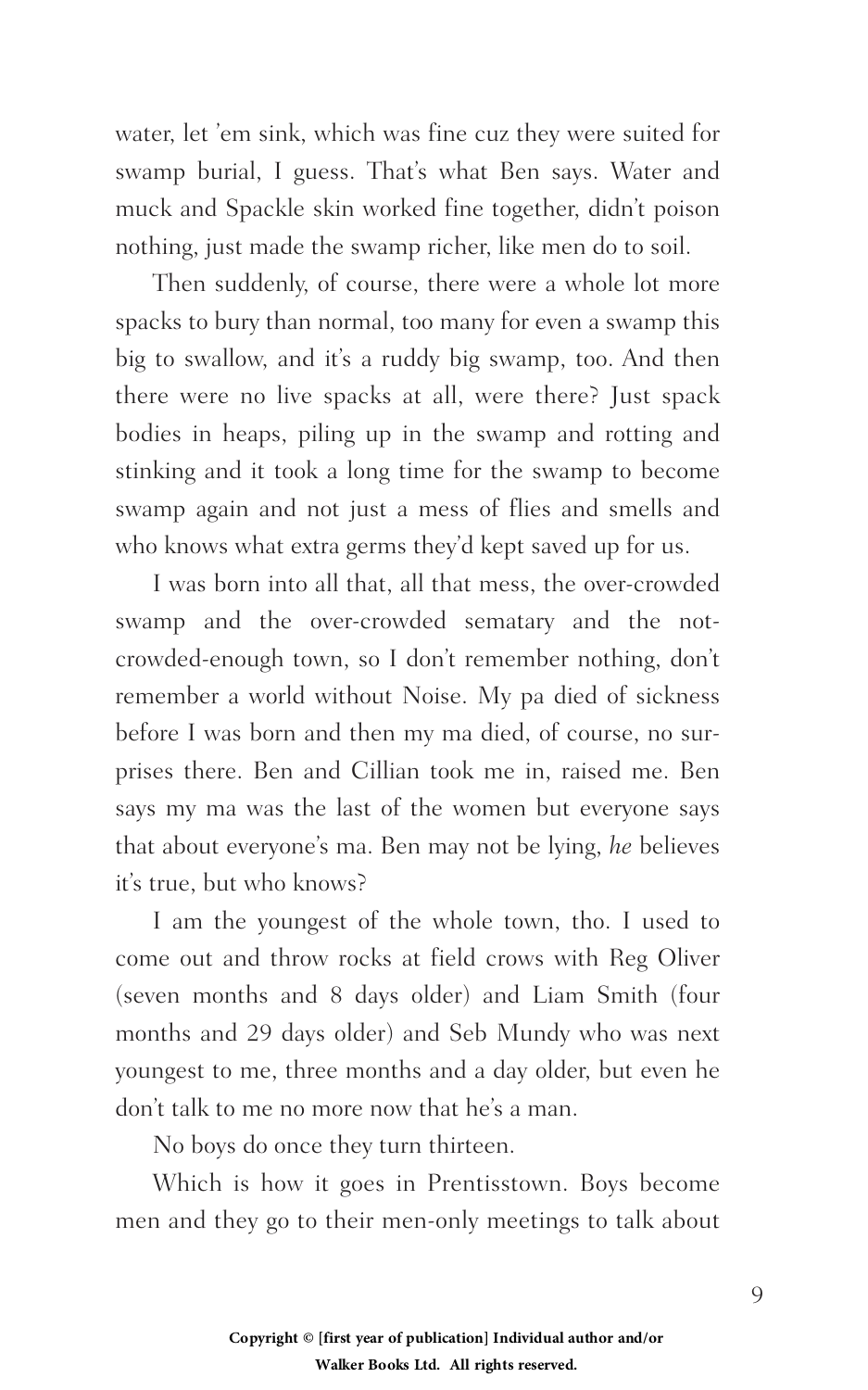who knows what and boys most definitely ain't allowed and if yer the last boy in town, you just have to wait, all by yerself.

Well, you and a dog you don't want.

But never mind, here's the swamp and in we go, sticking to the paths that take us round and over the worst of the water, weaving our way round the big, bulby trees that grow up and outta the bog to the needly roof, metres and metres up. The air's thick and it's dark and it's heavy, but it's not a frightening kind of thick and dark and heavy. There's lots of life here, loads of it, just ignoring the town as you please, birds and green snakes and frogs and kivits and both kinds of squirrel and (I promise you) a cassor or two and sure there's red snakes to watch out for but even tho it's dark, there's slashes of light that come down from holes in the roof and if you ask me, which you may not be, I grant you that, to me the swamp's like one big, comfy, not very Noisy room. Dark but living, living but friendly, friendly but not grasping.

Manchee lifts his leg on practically everything till he must be running outta pee and then he heads off under a bush, burbling to himself, finding a place to do his other business, I guess.

But the swamp don't mind. How could it? It's all just life, going over itself, returning and cycling and eating itself to grow. I mean, it's not that it's not Noisy here. Sure it is, there's no escaping Noise, not nowhere at all, but it's quieter than the town. The loud is a different kind of loud, because swamp loud is just curiosity, creachers figuring out who you are and if yer a threat. Whereas the town knows all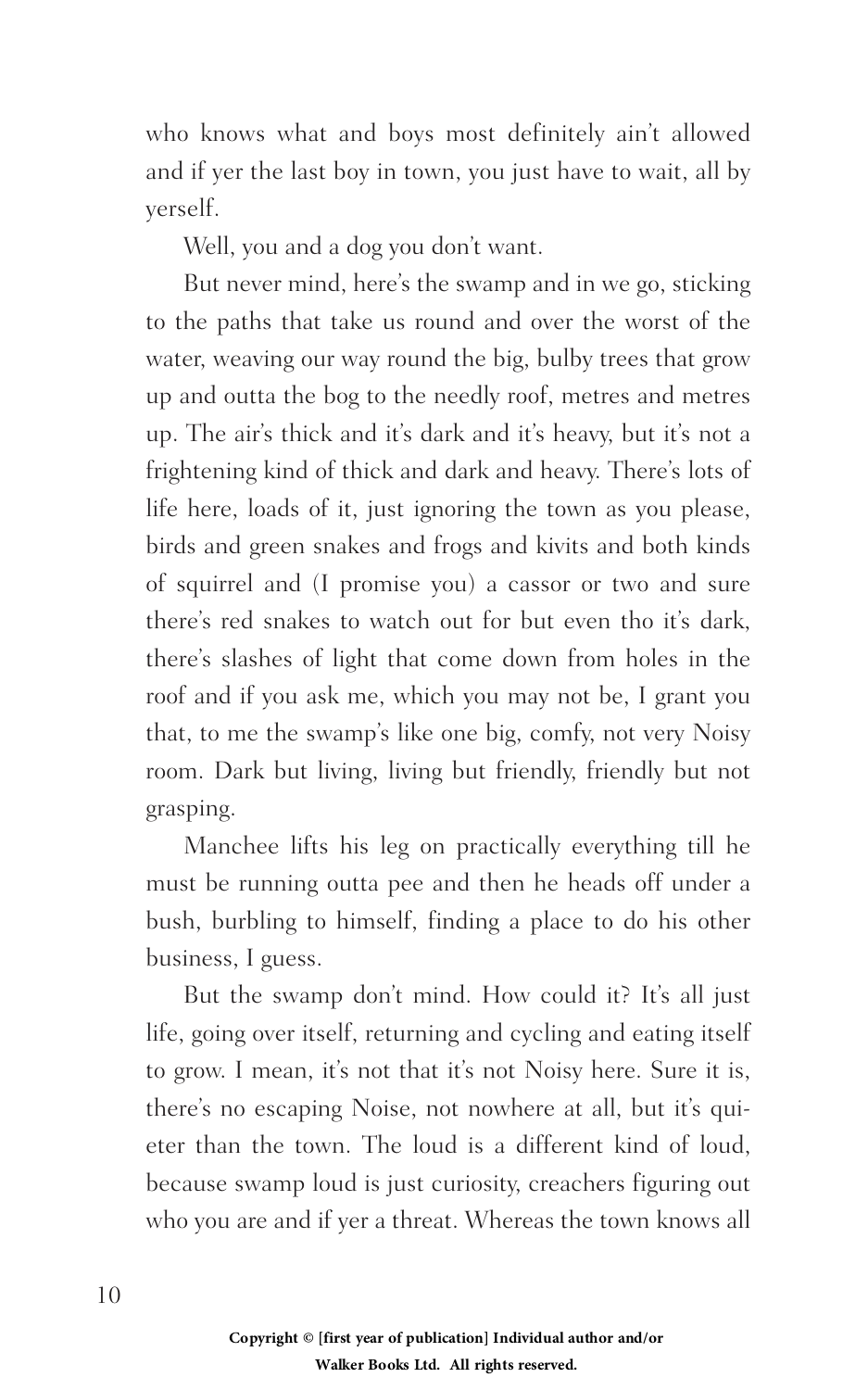about you already and wants to know more and wants to beat you with what it knows till how can you have any of yerself left at all?

Swamp Noise, tho, swamp Noise is just the birds all thinking their worrisome little birdie thoughts.  $\mathbf{W} \in \mathbf{F} \in \mathbf{S}$ food? Where's home? Where's my safety? And the waxy squirrels, which are all little punks, teasing you if they see you, teasing themselves if they don't, and the rusty squirrels, which are like dumb little kids, and sometimes there's swamp foxes out in the leaves who you can hear faking their Noise to sound like the squirrels they eat and even less often there are mavens singing their weird maven songs and once I swear I saw a cassor running away on two long legs but Ben says I didn't, says the cassors are long gone from the swamp.

I don't know. I believe me.

Manchee comes outta the bushes and sits down next to me cuz I've stopped right there in the middle of a trail. He looks around to see what I might be seeing and then he says, "Good poo, Todd."

"I'm sure it was, Manchee."

I'd better not get another ruddy dog when my birthday comes. What I want this year is a hunting knife like the one Ben carries on the back of his belt. Now *that's* a present for a man.

"Poo," Manchee says quietly.

On we walk. The main bunch of apple trees are a little ways into the swamp, down a few paths and over a fallen log that Manchee always needs help over. When we get there, I pick him up around his stomach and lift him to the top. Even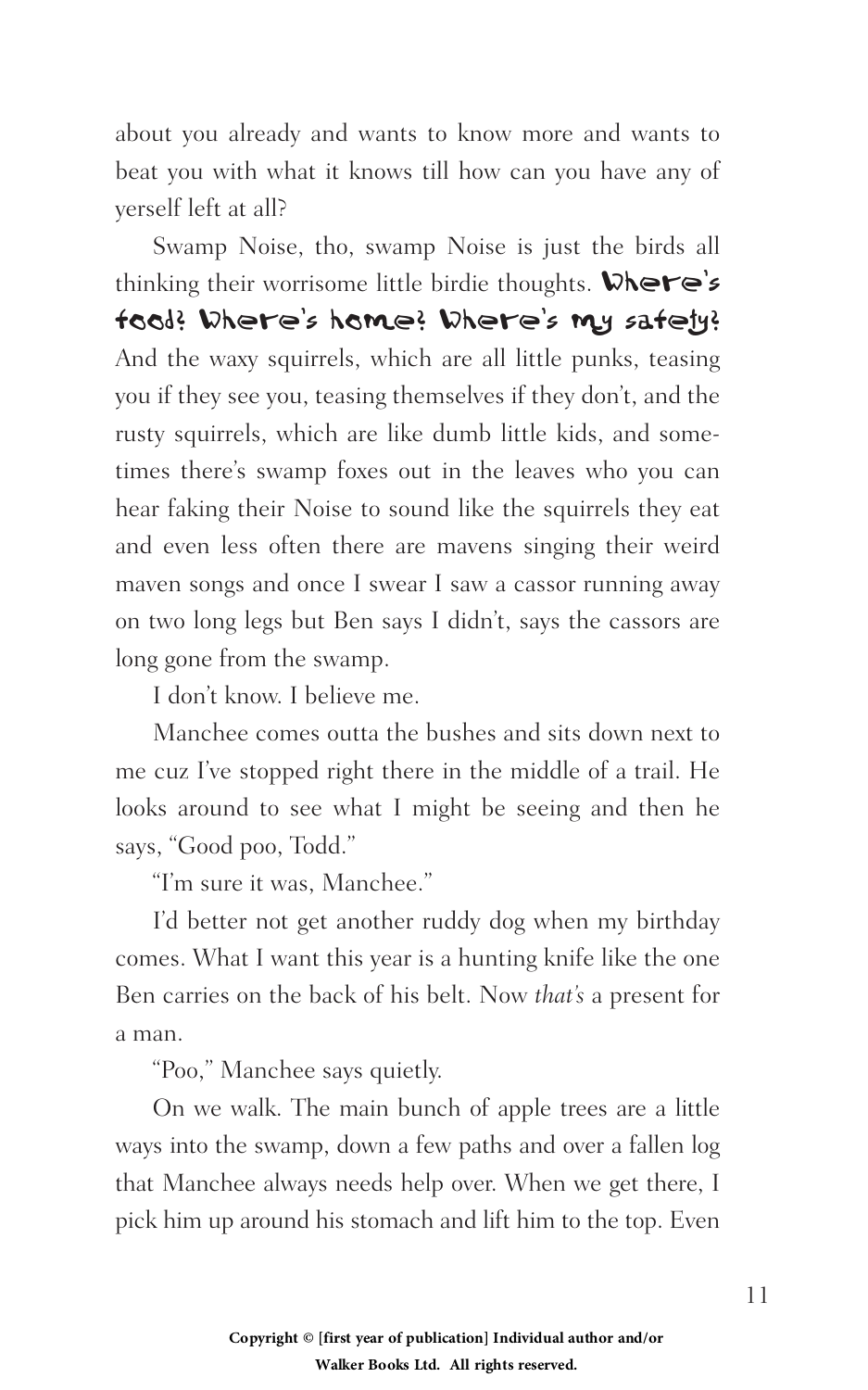tho he knows what I'm doing, he still kicks his legs all over the place like a falling spider, making a fuss for no reason at all.

"Hold still, you gonk!"

"Down, down, down!" he yelps, scrabbling away at the air. "Idiot dog."

I plop him on top the log and climb up myself. We both jump down to the other side, Manchee barking "Jump!" as he lands and keeping on barking "Jump!" as he runs off.

The leap over the log is where the dark of the swamp really starts and the first thing you see are the old Spackle buildings, leaning out towards you from shadow, looking like melting blobs of tan-coloured ice cream except hut-sized. No one knows or can remember what they were ever sposed to be but best guess by Ben, who's a best guess kinda guy, is that they had something to do with burying their dead. Maybe even some kind of church, even tho the spacks didn't have no kind of religion anyone from Prentisstown could reckernize.

I keep a wide distance from them and go into the little grove of wild apple trees. The apples are ripe, nearly black, almost edible, as Cillian would say. I pick one off the trunk and take a bite, the juice dribbling down my chin.

"Todd?"

"What, Manchee?" I take out the plastic bag I've got folded in my back pocket and start filling it with apples.

"Todd?" he barks again and this time I notice how he's barking it and I turn and he's pointed at the Spackle buildings and his fur's all ridged up on his back and his ears are flicking all over the place.

I stand up straight. "What is it, boy?"

He's growling now, his lips pulled back over his teeth. I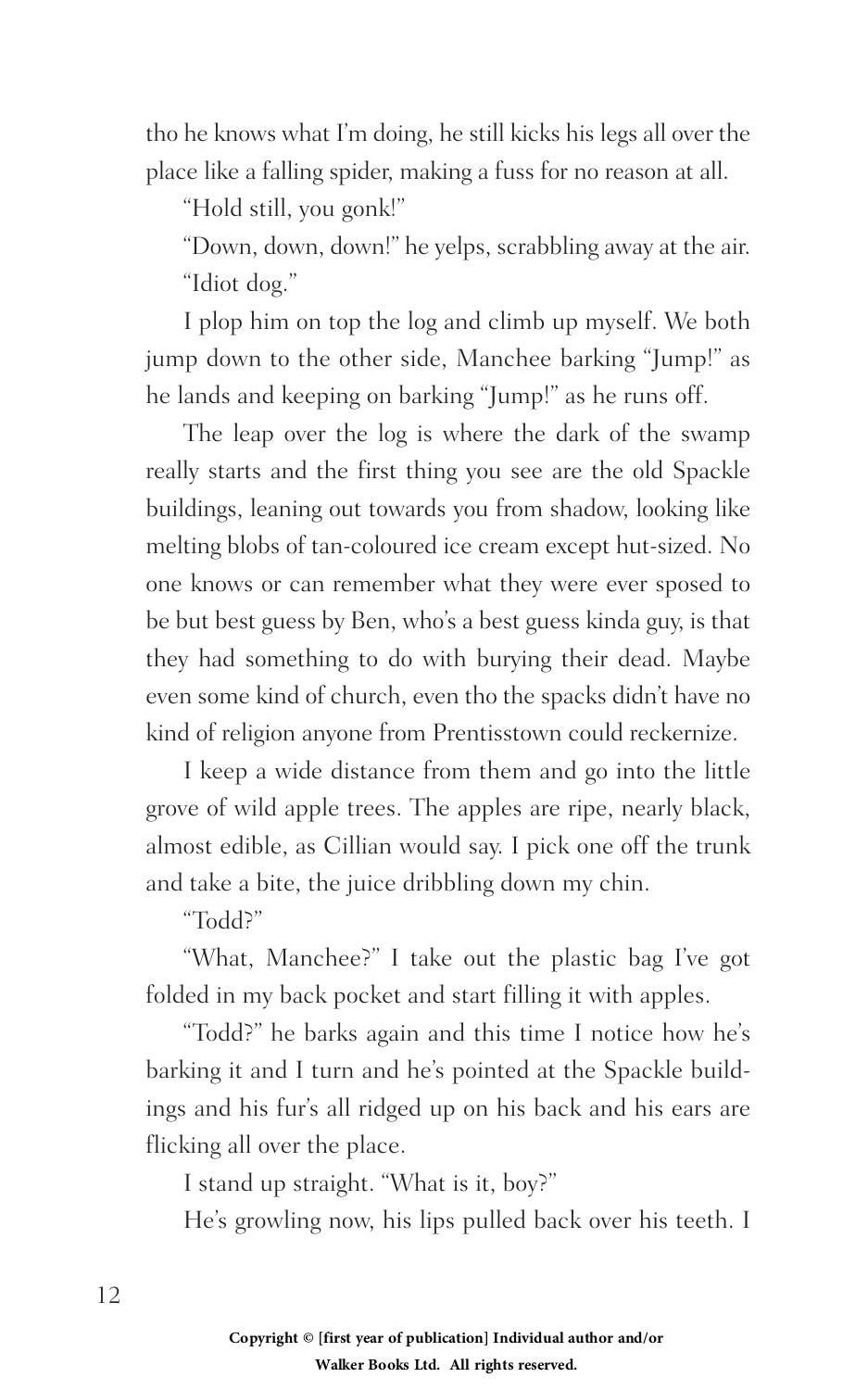feel the charge in my blood again. "Is it a croc?" I say.

"Quiet, Todd," Manchee growls.

"But what is it?"

"*Is* quiet, Todd." He lets out a little bark and it's a real bark, a real dog bark that means nothing but "Bark!" and my body electricity goes up a bit, like charges are going to start leaping outta my skin. "Listen," he growls.

And so I listen.

And I listen.

And I turn my head a little and I listen some more.

There's a hole in the Noise.

Which can't be.

It's *weird*, it is, out there, hiding somewhere, in the trees or somewhere outta sight, a spot where your ears and your mind are telling you there's no Noise. It's like a shape you can't see except by how everything else around it is touching it. Like water in the shape of a cup, but with no cup. It's a hole and everything that falls into it stops being Noise, stops being *anything*, just stops altogether. It's not like the quiet of the swamp, which is never *quiet* obviously, just less Noisy. But this, this is a shape, a shape of *nothing*, a hole where all Noise stops.

Which is impossible.

There ain't nothing but Noise in this world, nothing but the constant thoughts of men and things coming at you and at you and at you, ever since the spacks released the Noise germ during the war, the germ that killed half the men and every single woman, my ma not excepted, the germ that drove the rest of the men mad, the germ that spelled the end for all Spackle once men's madness picked up a gun.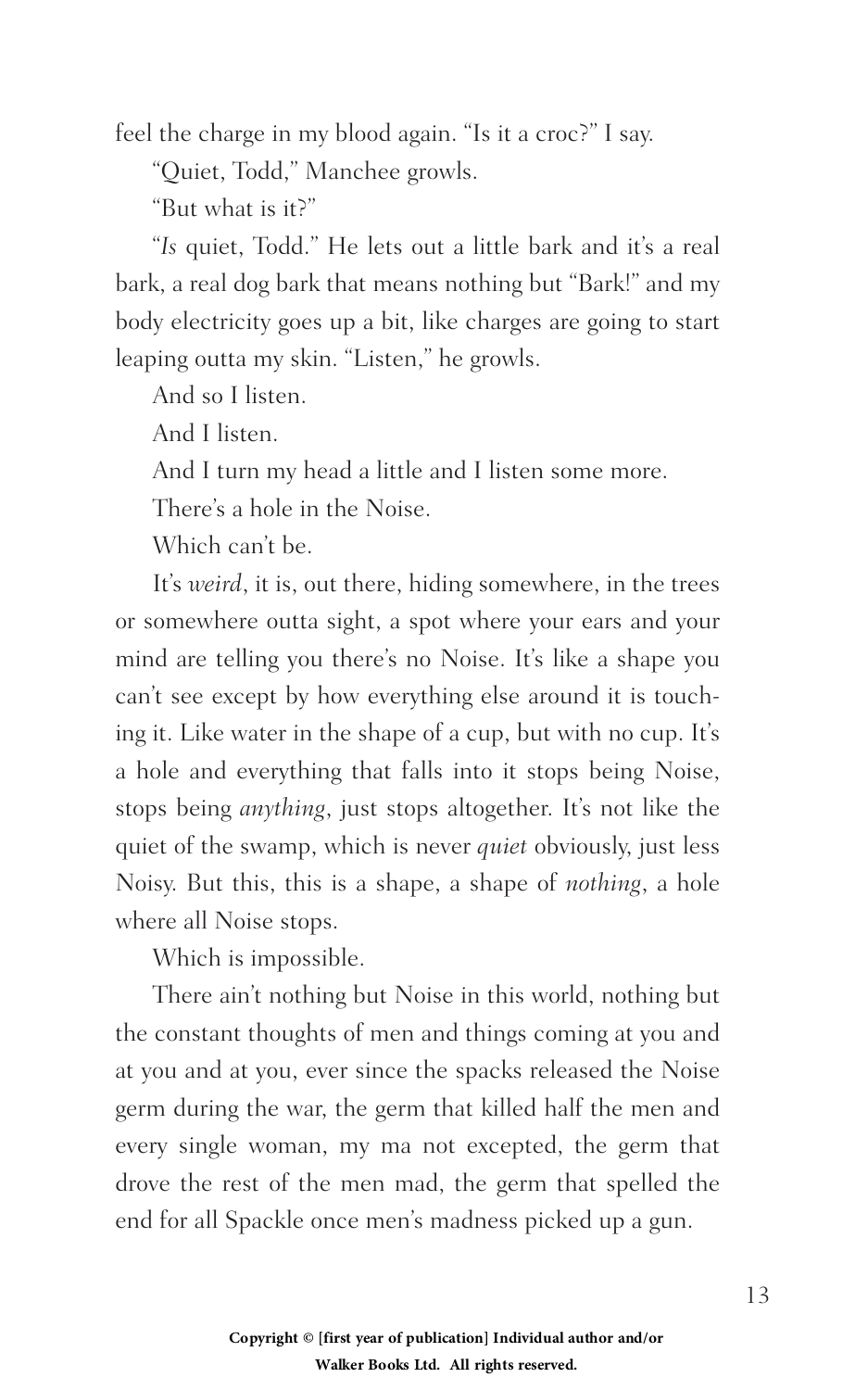"Todd?" Manchee's spooked, I can hear it. "What, Todd? What's it, Todd?"

"Can you smell anything?"

"Just smell quiet, Todd," he barks, then he starts barking louder, "Quiet! Quiet!"

And then, somewhere around the spack buildings, the quiet *moves*.

My blood-charge leaps so hard it about knocks me over. Manchee yelps in a circle around me, barking and barking, making me double-spooked, and so I smack him on the rump again ("Ow, Todd?") to make myself calm down.

"There's no such thing as holes," I say. "No such thing as nothing. So it's gotta be a something, don't it?"

"Something, Todd," Manchee barks.

"Can you hear where it went?"

"It's quiet, Todd."

"You know what I mean."

Manchee sniffs the air and takes one step, two, then more towards the Spackle buildings. I guess we're looking for it, then. I start walking all slow-like up to the biggest of the melty ice cream scoops. I stay outta the way of anything that might be looking out the little bendy triangle doorway. Manchee's sniffing at the door frame but he's not growling so I take a deep breath and I look inside.

It's dead empty. The ceiling rises up to a point about another length of me above my head. Floor's dirt, swamp plants growing in it now, vines and suchlike, but nothing else. Which is to say no *real* nothing, no hole, and no telling what mighta been here before.

It's stupid but I gotta say it.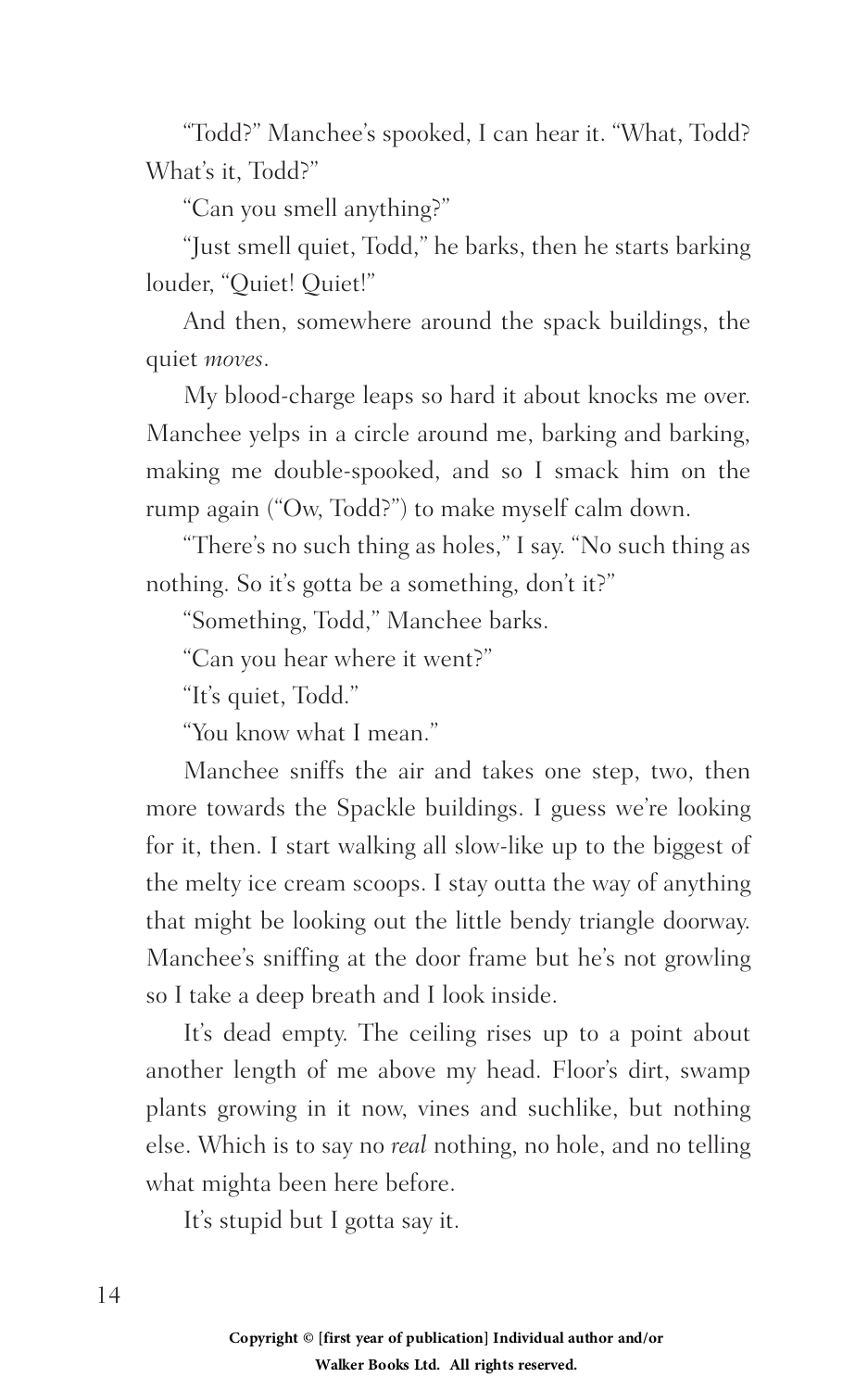I'm wondering if the Spackle are back. But that's impossible. But a hole in the Noise is impossible. So something impossible has to be true.

I can hear Manchee snuffling around again outside so I creep out and I go to the second scoop. There's writing on the outside of this one, the only written words anyone's ever seen in the spack language. The only words they ever saw fit to write down, I guess. The letters are spack letters, but Ben says they make the sound es'Paqili or suchlike, es'Paqili, the Spackle, "spacks" if you wanna spit it, which since what happened happened is what everyone does. Means "The People".

There's nothing in the second scoop neither. I step back out into the swamp and I listen again. I put my head down and I listen and I reach with the hearing parts of my brain and I listen there, too, and I listen and listen.

I listen.

"Quiet! Quiet!" Manchee barks, twice real fast and peels off running again, towards the last scoop. I take off after him, running myself, my blood charging, cuz that's where it is, that's where the hole in the Noise is.

I can hear it.

Well, I can't *hear* it, that's the whole point, but when I run towards it the emptiness of it is touching my chest and the stillness of it pulls at me and there's so much quiet in it, no, not quiet, *silence*, so much unbelievable silence that I start to feel really torn up, like I'm about to lose the most valuable thing ever, like there it is, a death, and I'm running and my eyes are watering and my chest is just crushing and